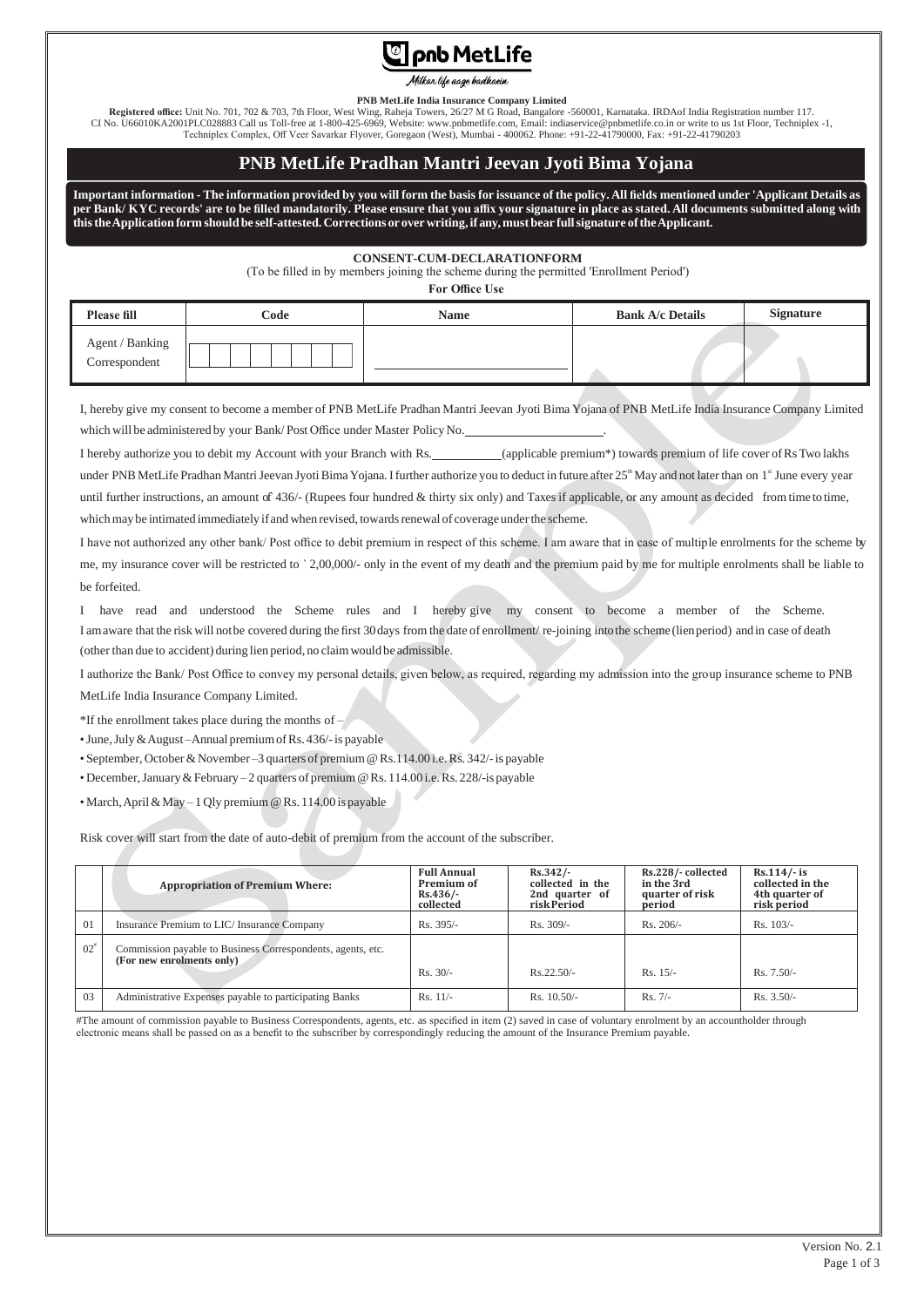| Bank/Post Office Account Number**:                                                                                                                                                                                             | Name of the Account holder as per Bank records**: |   |                                                                                            |   |   |             |        |                  |            |  |  |  |   |   |   |  |  |  |
|--------------------------------------------------------------------------------------------------------------------------------------------------------------------------------------------------------------------------------|---------------------------------------------------|---|--------------------------------------------------------------------------------------------|---|---|-------------|--------|------------------|------------|--|--|--|---|---|---|--|--|--|
|                                                                                                                                                                                                                                |                                                   |   |                                                                                            |   |   |             |        |                  |            |  |  |  |   |   |   |  |  |  |
| Father's / Husband's Name**:                                                                                                                                                                                                   |                                                   |   |                                                                                            |   |   |             |        |                  |            |  |  |  |   |   |   |  |  |  |
| IFSC Code**:                                                                                                                                                                                                                   |                                                   |   |                                                                                            |   |   |             |        |                  |            |  |  |  |   |   |   |  |  |  |
| Aadhaar Number**:                                                                                                                                                                                                              |                                                   |   |                                                                                            |   |   |             |        |                  |            |  |  |  |   |   |   |  |  |  |
| PAN Number, if available**:                                                                                                                                                                                                    |                                                   |   |                                                                                            |   |   |             |        |                  |            |  |  |  |   |   |   |  |  |  |
| E-mail $ID^{**}$ :                                                                                                                                                                                                             |                                                   |   |                                                                                            |   |   |             |        |                  |            |  |  |  |   |   |   |  |  |  |
| Mobile Number:                                                                                                                                                                                                                 |                                                   |   |                                                                                            |   |   |             |        |                  |            |  |  |  |   |   |   |  |  |  |
| Date of Birth**:                                                                                                                                                                                                               | D D M M Y                                         | Y | Y<br>Y                                                                                     |   |   |             |        |                  |            |  |  |  |   |   |   |  |  |  |
| Address:<br>T<br>E                                                                                                                                                                                                             |                                                   |   |                                                                                            |   | N | $\mathbb D$ | M<br>A | $\mathbb R$<br>K |            |  |  |  |   |   |   |  |  |  |
|                                                                                                                                                                                                                                |                                                   |   |                                                                                            |   |   |             |        |                  |            |  |  |  |   |   |   |  |  |  |
|                                                                                                                                                                                                                                |                                                   |   |                                                                                            |   |   |             |        |                  |            |  |  |  |   |   |   |  |  |  |
| Pin Code: New York Code: New York Code: New York Code: New York Code: New York Code: New York Code: New York Code: New York Code: New York Code: New York Code: New York Code: New York Code: New York Code: New York Code: Ne |                                                   |   |                                                                                            |   |   |             |        |                  |            |  |  |  |   |   |   |  |  |  |
|                                                                                                                                                                                                                                |                                                   |   |                                                                                            |   |   |             |        |                  |            |  |  |  |   |   |   |  |  |  |
|                                                                                                                                                                                                                                |                                                   |   |                                                                                            |   |   |             |        |                  |            |  |  |  |   |   |   |  |  |  |
| <b>Nominee details:</b><br>Name: $\_\_$                                                                                                                                                                                        |                                                   |   |                                                                                            |   |   |             |        |                  |            |  |  |  |   |   |   |  |  |  |
| Date of Birth: $\boxed{\Box \Box \Box \Box \Box \Box \Box}$                                                                                                                                                                    |                                                   |   |                                                                                            |   |   |             |        |                  |            |  |  |  |   |   |   |  |  |  |
| Address:                                                                                                                                                                                                                       |                                                   |   |                                                                                            |   |   |             |        |                  |            |  |  |  |   |   |   |  |  |  |
|                                                                                                                                                                                                                                |                                                   |   |                                                                                            |   |   | D           | M      |                  |            |  |  |  |   |   |   |  |  |  |
| T<br>A<br>T<br>$\mathbb E$                                                                                                                                                                                                     |                                                   |   |                                                                                            |   |   |             |        |                  |            |  |  |  |   |   |   |  |  |  |
| Relationship with Life Assured:                                                                                                                                                                                                |                                                   |   |                                                                                            |   |   |             |        |                  |            |  |  |  |   |   |   |  |  |  |
| Contact number:                                                                                                                                                                                                                |                                                   |   |                                                                                            |   |   |             |        |                  |            |  |  |  |   |   |   |  |  |  |
|                                                                                                                                                                                                                                |                                                   |   |                                                                                            |   |   |             |        |                  |            |  |  |  |   |   |   |  |  |  |
|                                                                                                                                                                                                                                |                                                   |   |                                                                                            |   |   |             |        |                  |            |  |  |  |   |   |   |  |  |  |
|                                                                                                                                                                                                                                |                                                   |   |                                                                                            |   |   |             |        |                  |            |  |  |  |   |   |   |  |  |  |
|                                                                                                                                                                                                                                |                                                   |   |                                                                                            | A | N | D           | A      | $\mathbb R$<br>K |            |  |  |  | C | T | Y |  |  |  |
| Address:<br>S                                                                                                                                                                                                                  |                                                   |   |                                                                                            |   |   |             |        |                  |            |  |  |  |   |   |   |  |  |  |
| Guardian/ Appointee details (In case Nominee is minor)                                                                                                                                                                         |                                                   |   |                                                                                            |   |   |             |        |                  |            |  |  |  |   |   |   |  |  |  |
|                                                                                                                                                                                                                                |                                                   |   |                                                                                            |   |   |             |        |                  |            |  |  |  |   |   |   |  |  |  |
| Name: $\_\_$<br>Date of Birth: $\boxed{D \mid D \mid M \mid M}$<br>Relationship with Life Assured:<br>Contact number:<br>E-mail ID:                                                                                            |                                                   |   |                                                                                            |   |   |             |        |                  |            |  |  |  |   |   |   |  |  |  |
| I hereby enclose a copy of my                                                                                                                                                                                                  |                                                   |   | as proof of my identity (KYC*) and nominate my nominee as above under this scheme. Nominee |   |   |             |        |                  |            |  |  |  |   |   |   |  |  |  |
| being minor, his / her guardian is appointed as above.                                                                                                                                                                         |                                                   |   |                                                                                            |   |   |             |        |                  |            |  |  |  |   |   |   |  |  |  |
| * Either of AADHAAR card or Electoral Photo Identity Card (EPIC) or MGNREGA card or Driving License or PAN card or Passport                                                                                                    |                                                   |   |                                                                                            |   |   |             |        |                  |            |  |  |  |   |   |   |  |  |  |
| I hereby declare that the above statements are true in all respects and that I agree and declare that the above information shall form the basis of admission to the                                                           |                                                   |   |                                                                                            |   |   |             |        |                  |            |  |  |  |   |   |   |  |  |  |
| above scheme and that if any information be found untrue, my membership to the scheme shall be treated as cancelled.                                                                                                           |                                                   |   |                                                                                            |   |   |             |        |                  |            |  |  |  |   |   |   |  |  |  |
| $\mathcal M$ $\mathcal M$<br>Date:<br>D                                                                                                                                                                                        |                                                   |   |                                                                                            |   |   |             |        |                  | Signature: |  |  |  |   |   |   |  |  |  |
|                                                                                                                                                                                                                                |                                                   |   |                                                                                            |   |   |             |        |                  | Address:   |  |  |  |   |   |   |  |  |  |
|                                                                                                                                                                                                                                |                                                   |   |                                                                                            |   |   |             |        |                  |            |  |  |  |   |   |   |  |  |  |
|                                                                                                                                                                                                                                |                                                   |   |                                                                                            |   |   |             |        |                  |            |  |  |  |   |   |   |  |  |  |
|                                                                                                                                                                                                                                |                                                   |   |                                                                                            |   |   |             |        |                  |            |  |  |  |   |   |   |  |  |  |
| Confirmed that the applicant's details** and signature have been verified from the records available with this Bank / Post Office (or KYC document                                                                             |                                                   |   |                                                                                            |   |   |             |        |                  |            |  |  |  |   |   |   |  |  |  |
| submitted* by the applicant, in case it is not available with the bank / Post Office).                                                                                                                                         |                                                   |   |                                                                                            |   |   |             |        |                  |            |  |  |  |   |   |   |  |  |  |
|                                                                                                                                                                                                                                |                                                   |   |                                                                                            |   |   |             |        |                  |            |  |  |  |   |   |   |  |  |  |
| Signature of the Bank / Post Office Official                                                                                                                                                                                   |                                                   |   |                                                                                            |   |   |             |        |                  |            |  |  |  |   |   |   |  |  |  |